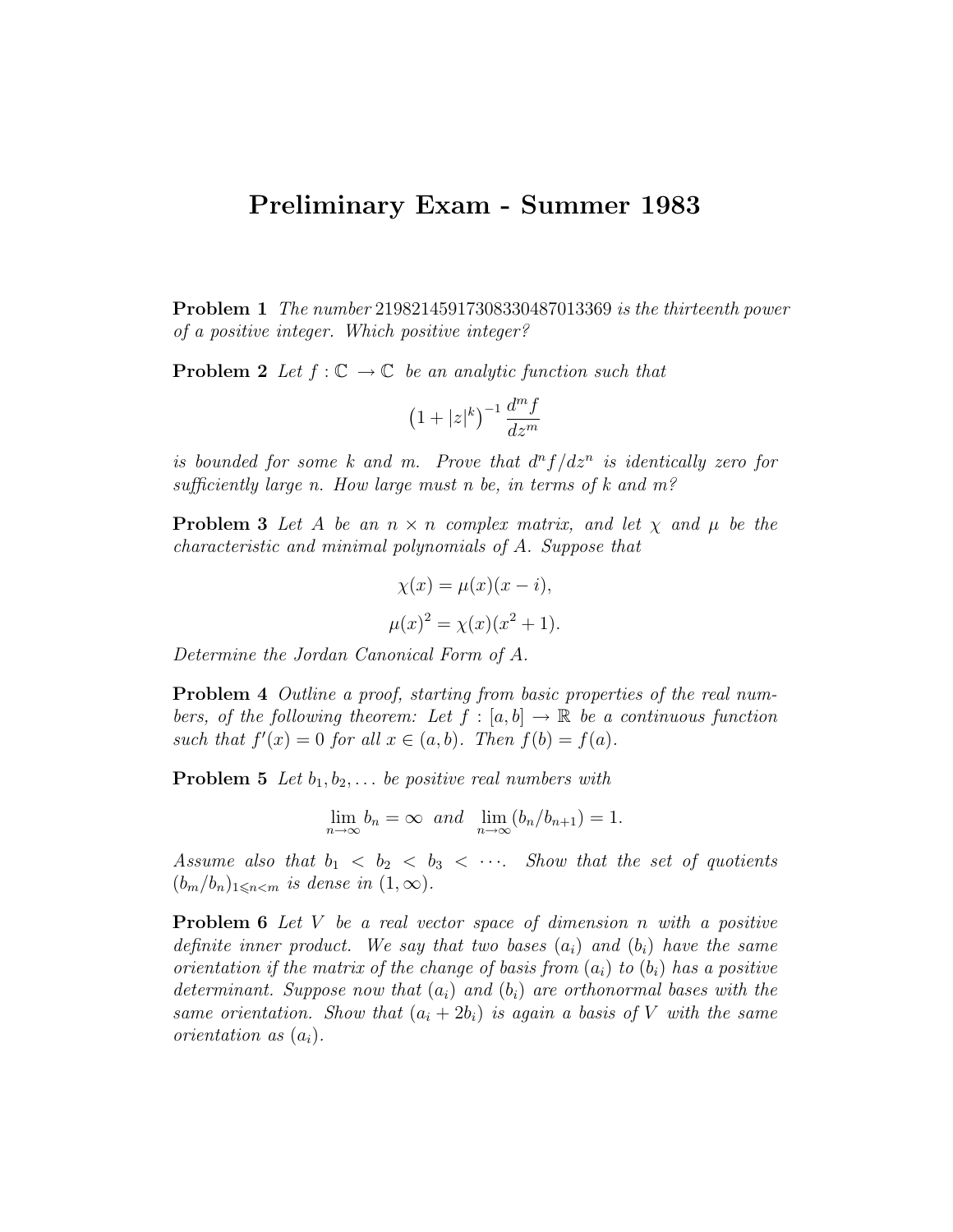Problem 7 Compute

$$
\int_0^\infty \frac{\log x}{x^2 + a^2} \, dx
$$

where  $a > 0$  is a constant.

**Problem 8** Let  $G_1$ ,  $G_2$ , and  $G_3$  be finite groups, each of which is generated by its commutators (elements of the form  $xyx^{-1}y^{-1}$ ). Let A be a subgroup of  $G_1 \times G_2 \times G_3$ , which maps surjectively, by the natural projection map, to the partial products  $G_1 \times G_2$ ,  $G_1 \times G_3$  and  $G_2 \times G_3$ . Show that A is equal to  $G_1 \times G_2 \times G_3$ .

**Problem 9** Suppose  $\Omega$  is a bounded domain in  $\mathbb C$  with a boundary consisting of a smooth Jordan curve  $\gamma$ . Let f be holomorphic on a neighborhood of the closure of  $\Omega$ , and suppose that  $f(z) \neq 0$  for  $z \in \gamma$ . Let  $z_1, \ldots, z_k$  be the zeros of f in  $\Omega$ , and let  $n_j$  be the order of the zero of f at  $z_j$  (for  $j = 1, \ldots, k$ ).

1. Use Cauchy's integral formula to show that

$$
\frac{1}{2\pi i} \int_{\gamma} \frac{f'(z)}{f(z)} dz = \sum_{j=1}^{k} n_j.
$$

2. Suppose that f has only one zero  $z_1$  in  $\Omega$  with multiplicity  $n_1 = 1$ . Find a boundary integral involving f whose value is the point  $z_1$ .

**Problem 10** Let f be a twice differentiable real valued function on  $[0, 2\pi]$ , with  $\int_0^{2\pi} f(x)dx = 0 = f(2\pi) - f(0)$ . Show that

$$
\int_0^{2\pi} (f(x))^2 dx \leqslant \int_0^{2\pi} (f'(x))^2 dx.
$$

Problem 11 Find the eigenvalues, eigenvectors, and the Jordan Canonical Form of

$$
A = \begin{pmatrix} 2 & 1 & 1 \\ 1 & 2 & 1 \\ 1 & 1 & 2 \end{pmatrix},
$$

considered as a matrix with entries in  $\mathbf{F}_3 = \mathbb{Z}/3\mathbb{Z}$ .

**Problem 12** Prove that a continuous function from  $\mathbb{R}$  to  $\mathbb{R}$  which maps open sets to open sets must be monotonic.